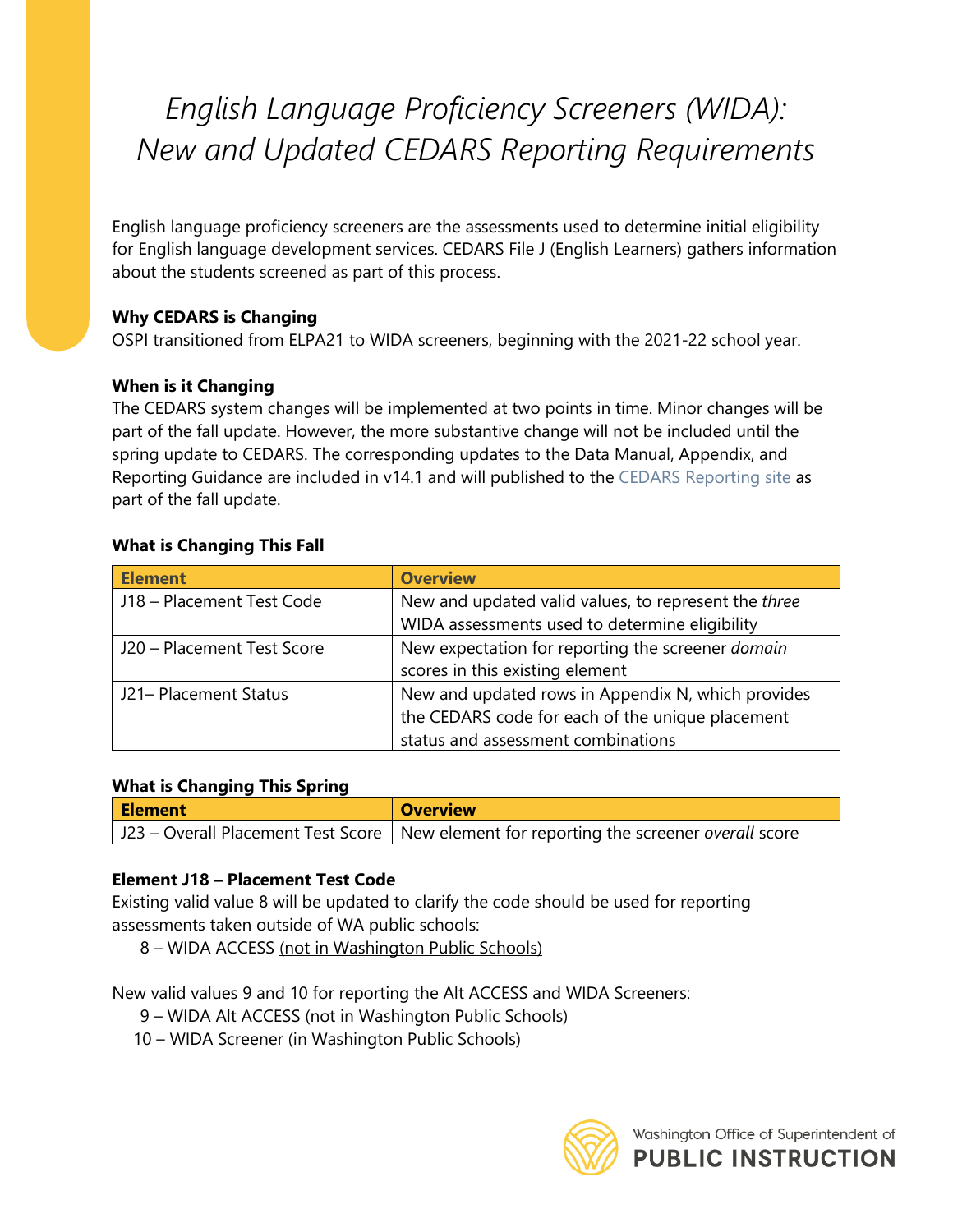#### **Element J20 – Placement Test Score**

Reporting guidance, as summarized below, will be added to explain how to report the four WIDA Screener domain scores as a single character string.

Each of the four domains receive a score between 1 and 6. Report these domain scores as a 4 digit number in the following order: Listening, Reading, Speaking, Writing

Example:

| <b>WIDA Domain Scores</b>         |                     |   |         |  |
|-----------------------------------|---------------------|---|---------|--|
| Listening                         | Reading<br>Speaking |   | Writing |  |
|                                   |                     | 2 |         |  |
|                                   |                     |   |         |  |
| <b>J20 - Placement Test Score</b> |                     |   |         |  |
|                                   | 3121                |   |         |  |

## **Element J21– Placement Status & Appendix N – English Learners Placement Status**

The existing row for WIDA ACCESS will be updated with new statuses. Two new rows will be added, one each for WIDA Alt ACCESS and WIDA Screener:

|                                  | Status 0                 | <b>Status 1</b>               | <b>Status 2</b>          | <b>Status 3</b>                   | <b>Status 4</b>          | <b>Status 5</b>                   | <b>Status 6</b>                  |
|----------------------------------|--------------------------|-------------------------------|--------------------------|-----------------------------------|--------------------------|-----------------------------------|----------------------------------|
| <b>WIDA</b><br><b>ACCESS</b>     | <b>Not</b><br>Applicable | <b>Initiating</b><br>Entering | Exploring<br>Emerging    | Engaging<br><b>Developin</b><br>g | Entering<br>Expanding    | Emerging<br><b>Bridging</b>       | <b>Developing</b><br>Reaching    |
| <b>WIDA Alt</b><br><b>ACCESS</b> | <b>Not</b><br>Applicable | Initiating                    | Exploring                | Engaging                          | Entering                 | Emerging                          | Developing                       |
| <b>WIDA</b><br><b>Screener</b>   | <b>Not</b><br>Applicable | <b>Not</b><br>Applicable      | <b>Not</b><br>Applicable | <b>Not</b><br>Applicable          | <b>Not</b><br>Applicable | Tested<br>and<br><b>Qualified</b> | Tested but<br>did not<br>Qualify |

#### **Element J23 – Overall Placement Test Score**

This new element will collect the overall score the student earned upon taking the most recent WIDA screener for the State Transitional Bilingual Instruction Program or English Language Development services. This element only refers to the most recent screener and is not for reporting of annual assessment information.